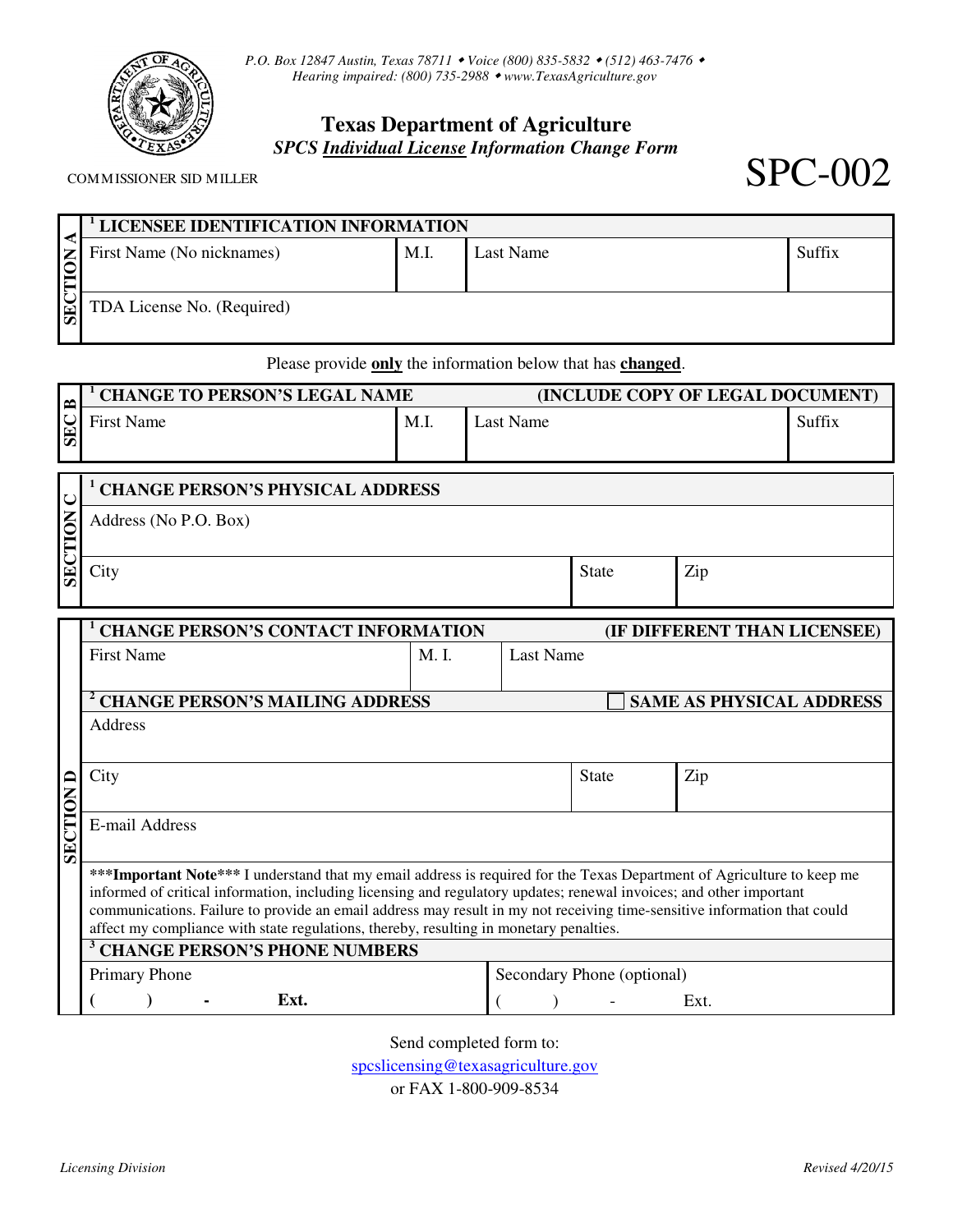Business Name:

Remove me from the following Business:

**1**

**SECTION E**   $\mathbf{r}$ Business License Number: <br>
Date of Exit **SECTION**  $\Box$  Add me to the following Business: (CA's & Tech's only) I will be the Business' Business Name: Responsible CA Business License Number: \_\_\_\_\_\_\_\_\_\_\_\_\_\_\_\_\_\_\_\_\_\_\_\_\_ Date of Hire \_\_\_\_\_\_\_\_\_\_\_\_\_\_\_  $\Box$  Yes  $\Box$  No Signature of Business Representative (Required to be added to a business) **Date 1 CHANGE LICENSE TO INACTIVE STATUS (COMPLETE SECS A – C – D – F) SECTION F**   $\mathbf{r}$ I am no longer employed within the pest control field, but do not want my license to lapse. Please remove me from SECTION any business/agency I am associated with and change the status of my license to "**Inactive**". Signature of Licensee Date **1 REMOVE A CATEGORY** *COMPLETE SECS A & G***) SECTION G**  I am no longer providing pest control services in the categories circled below. Please remove them from my SECTION license. I realize that I will have to re-examine to regain any category removed. Category: P T L W C D S Signature of Licensee **Date 1 CANCEL THIS LICENSE (CA'S & TECHS ONLY) (COMPLETE SECS A & H) SECTION H** Please cancel my license. I am aware that I may have to re-examine to regain this license. Signature of Licensee Date **1 SIGNATURE**  By submitting changes to licensing information, the licensee affirms all information provided is true and correct to the best of the licensee's knowledge. Any misrepresentation or false statement made by the licensee in connection **SECTION I**  with such changes, whether intentional or not, may result in denial, revocation, or non-renewal of any affected **SECTION** license and/or assessment of monetary administrative penalties. Name of Licensee (print)

Signature of Licensee (Required) Date (mm/dd/yyyy) / /

This application becomes public record and is subject to disclosure. With few exceptions, you have the right to request and be informed about the information that the State of Texas collects about you. You are entitled to receive and review the information upon request. You also have the right to ask the state agency to correct any information that is determined to be incorrect. (Reference: Government Code, Sections 522.021, 522.023, and 559.004.)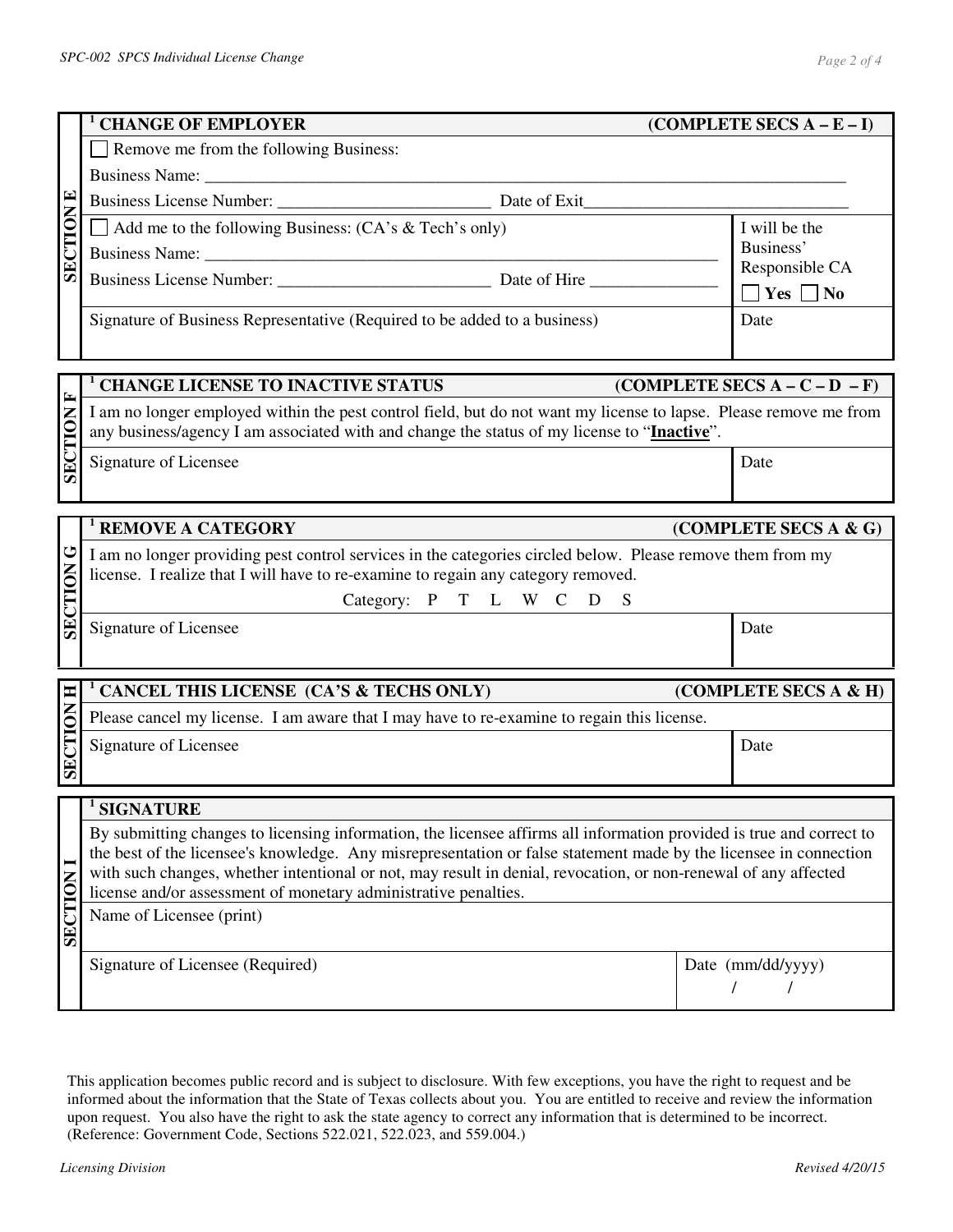## **Texas Department of Agriculture**  *SPCS Individual License Information Change Form*

**SPC-002** 

## **Instructions**

## **Note: CA's, Technicians, and Apprentices only! To make changes to a Business License please submit form SPC-001**

### **Section A**

Print/Type your name and license number as it appears on your license/registration. If you do not know your license/registration number please contact this office at 877-542-2474 between 8:00 a.m. and 5:00 p.m. weekdays to have it looked up for you.

#### Only Complete the Following Sections if a Change Has Occurred

## **Section B**

Legal Name Change – Print/Type the new name of the licensee. Include a copy of the legal document that authorizes this change (marriage license, divorce decree, court order, etc.)

## **Section C**

Physical Address – If any address information has changed please provide the correct information in the corresponding box. A P.O. Box may NOT be listed as a physical address.

#### **Section D**

Contact Information – Print/Type the name of the contact (if someone other than the licensee). If any address information has changed please provide the correct information in the corresponding box. If the address is the same as that in Section C, you may check the "Same As…" box instead of filling out each field.

#### **Section E**

List the business name and license number of the business you are no longer associated with. Include the date that your association with this business ended in the space titled "Date of Exit".

List the business name and license number of the business that has hired you. Include the "Date of Hire" in the space provided.

If you are being **added** to a business, a representative of the business hiring you must also sign the form. This person will need to be on file with TDA as either the Responsible Certified Applicator or as the owner, manager, CEO, etc.

-Continued-

This application becomes public record and is subject to disclosure. With few exceptions, you have the right to request and be informed about the information that the State of Texas collects about you. You are entitled to receive and review the information upon request. You also have the right to ask the state agency to correct any information that is determined to be incorrect. (Reference: Government Code, Sections 522.021, 522.023, and 559.004.)